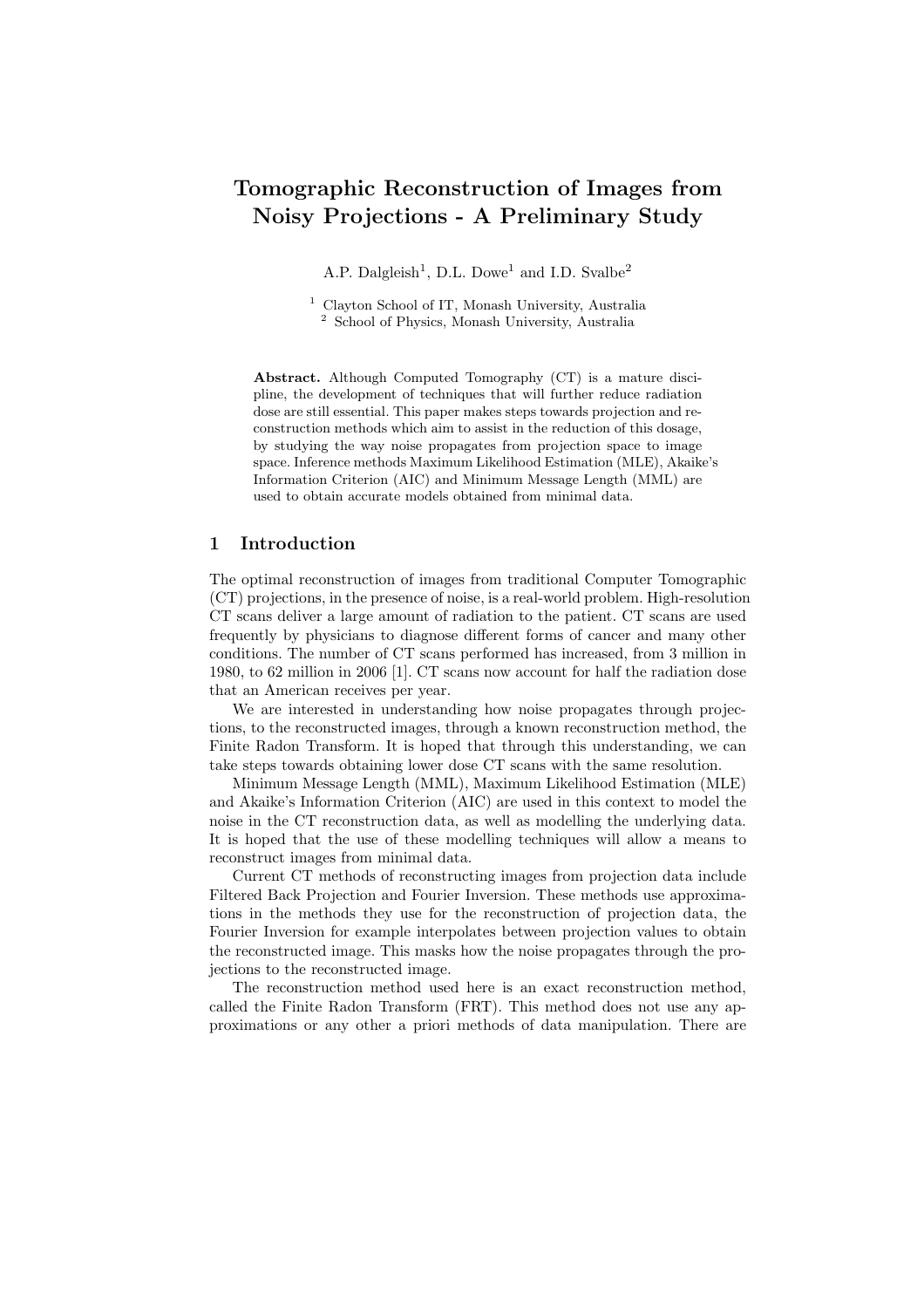however two constraints that are imposed on this method of reconstruction; they are that the data is assumed to be in form of a discrete matrix, and that this matrix is mapped to a torus.

The Finite Radon Transform is used in this preliminary study because it has been shown [2] that projections from real X-ray CT data can be mapped into the FRT projection form via the use of the Mojette transform [3], as an intermediary stage. This approach bypasses the need for approximation or interpolation in the reconstruction method, as the FRT is exactly invertible. All of the required data processing can be done on one-dimensional projection data. Also, as the CT data that is acted upon is digital data, it can be assumed to be discretized.

Understanding the propagation of noise from FRT through Mojette to real CT projection data and the reconstructed image is an essential prelude to the practical application of the FRT for tomographic reconstruction.

Noise in real CT projections arises from many different sources, these include X-ray scatter, Quantum noise of the X-rays (X-ray photon statistics), the data acquisition system - the electronic noise produced by this system, can combine with the photon noise.

By studying the effect that noise has on the inversion of projection data, it is hoped that we can use this information to assist in the correction of noisy FRT projection data. This information could then be used to assist in the reconstruction of projection data from other reconstruction methods.

The FRT has not been used in this context before, and that makes this research new and novel. Whilst the FRT is not comparable with any of the current methods of CT projection and reconstruction, it is possible to convert the projection data from conventional CT projections to another projectionreconstruction method, the Mojette method. This method is much closer to conventional CT methods than the FRT method. Once the data is in the form of the Mojette projection-reconstruction method, this data can be converted to the Finite Radon Transform.

The beauty of FRT is the fact that it has a fixed pre-defined set of projections, so there is no need for us to choose projection angles. For a noise free set of projection data of a  $P x P$  matrix, when  $P$  is a prime number, then the inverse also has a well defined algorithm, which makes the inverse simple for noise free data [4]. The exactness of FRT reconstruction method is the property that we have exploited for this research, in conjunction with the data estimation techniques Maximum Likelihood Estimation (MLE), Akaike's Information Criterion (AIC) and Minimum Message Length (MML).

## 2 Discrete Projection Techniques

The Finite Radon Transform was used for this research because it provides a means for exact reconstruction without the need for any approximations. The Mojette Projection and Reconstruction methods provide the link between the Finite Radon Transform, and conventional CT methods, since there is a known mapping between the Finite Radon Transform and the Mojette method, and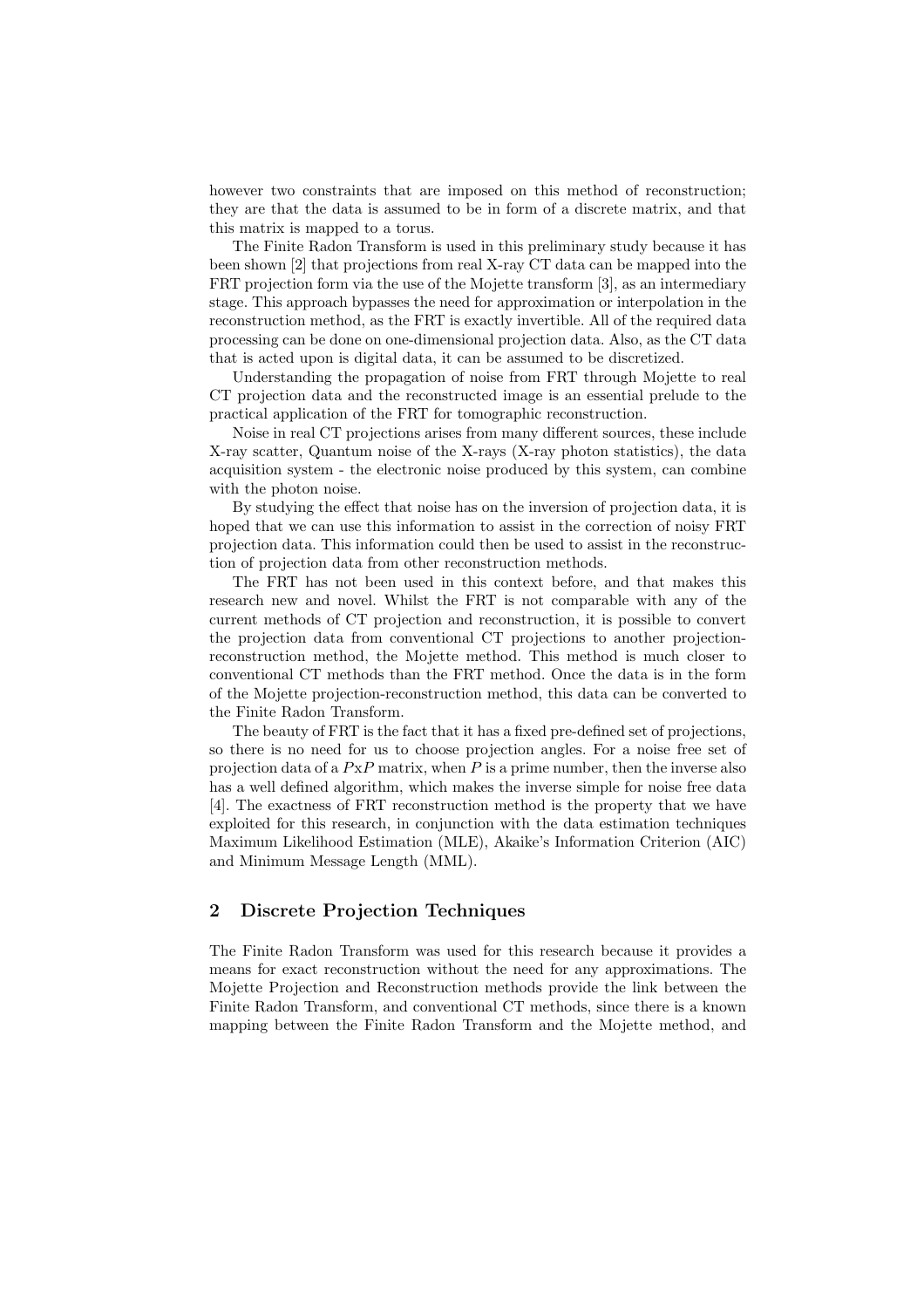there is also a known mapping between the Mojette method and conventional CT data.

# 2.1 Finite Radon Transform (FRT) Projections

The data used for the Finite Radon Transform (FRT) is in the form of a discrete, square matrix of size  $P \times P$ , called an 'Image Matrix', where P is a prime number. As stated before, the image matrix is also assumed to be mapped to a torus, allowing projections of the image data to wrap around the sides of the image matrix [5]. The next 'pixel' of the image array that is part of the same projection to be sampled is determined by moving  $m$  pixels across and 1 pixel down. Since the image matrix is a torus, the movements can wrap around the sides.

The definition of the Finite Radon Transform given here is quite concise. For an in-depth discussion of the Finite Radon Transform and the projection and reconstruction methods, see [4, 5].



Fig. 1. FRT projections for a  $P \times P = 3 \times 3$  image matrix (a) A projection where  $t = 1$ and  $m = 0$ . (b) A projection where  $t = 1$  and  $m = 2$ . (c) Projection  $m = P$  and  $t = 1$ sums the pixel values along row 1.

#### 2.2 Mojette Projections

The Mojette technique is an asymmetric projection technique, where the projection angles are specified by discrete rational angles  $\tan^{-1}(q/p)$  and the beam spacing by  $1/\sqrt{p^2+q^2}$ , where p and q are integers and  $q>0$ . Thus the projection value becomes the sum of the pixels, whose centres lie on the line  $t = qx - py$ [4]. This means that image matrix no longer has to be mapped to a torus. The Mojette projections are close in form to that of the real projection data acquired in a traditional CT scan.

For further information on the Mojette Transform see [4, 6].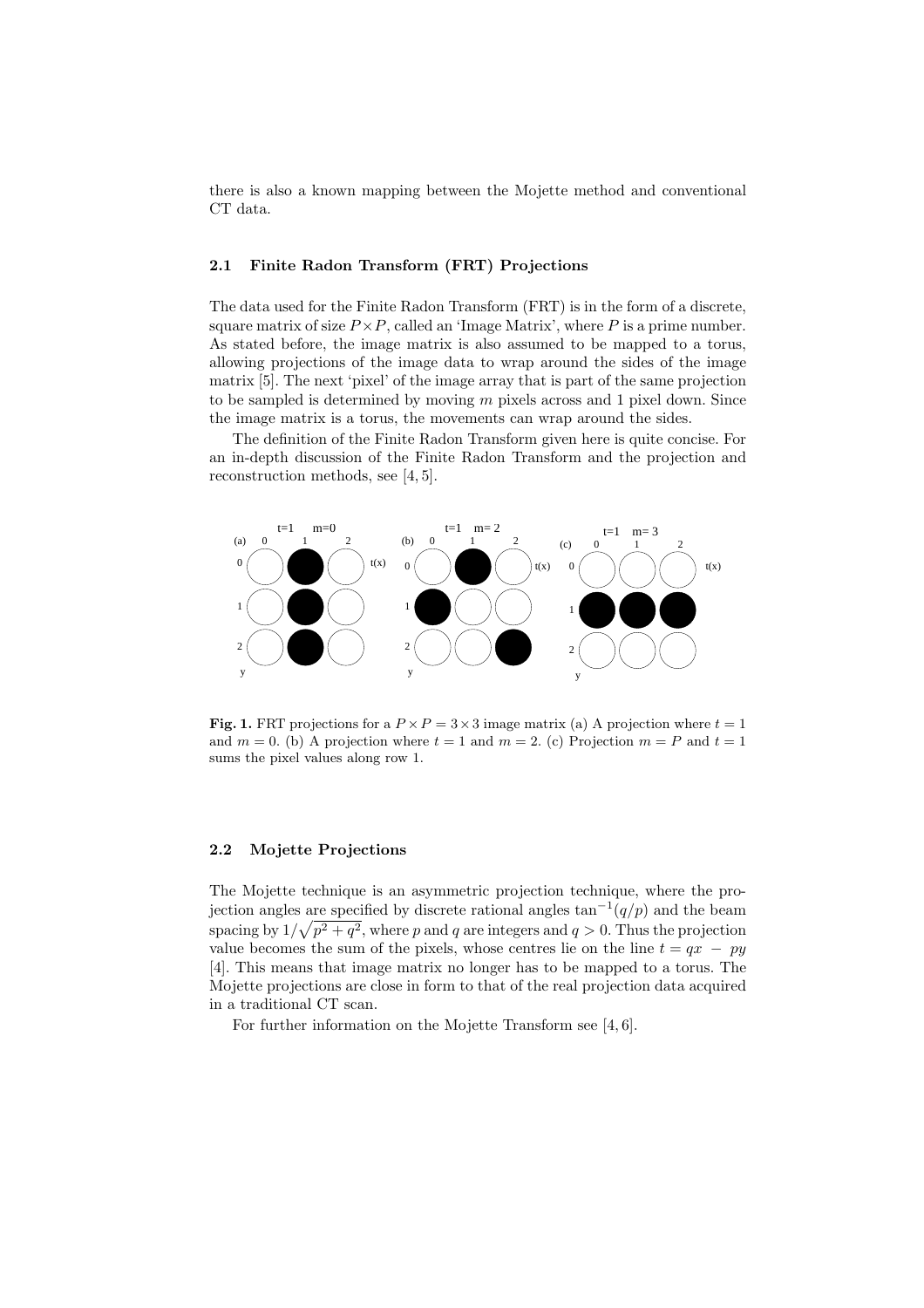# 3 Modelling Techniques

Recall from the above sections that the FRT and Mojette projection and reconstruction methods are efficient and effective, projection and reconstruction methods. However they both suffer problems in the presence of noise. There are several corner based Mojette inversion methods [6], in which noise in the projection matrix is propagated in from the corners, and as the corners of the projection matrix tend to have larger amounts of noise, the propagation of noise can be substantial. In the Finite Radon Transform noise from projection data is carried from projection space to image space. The FRT is an exact reconstruction method that spreads a uniform amount of noise from projections into the image.

The poor performance of these methods in the presence of noise provides the need for a method of noise estimation, outlined below are three proposed methods for noise estimation, namely Maximum Likelihood Estimation (MLE), Akaike's Information Criterion (AIC) and Minimum Message Length (MML).

The research consisted of two main noise models that were added to the image matrix, the image matrix which was a fixed binary image. In the first of these models. Gaussian noise was added to the image matrix, with known  $\mu = 0$ , we varied the sigma values from  $0 < \sigma < 1$ . The value of  $\mu$  was assumed to be known when using the modelling techniques, this model is known as the 'No Cut' model. The data modelling techniques were used to infer the value of  $\sigma$ .

For the other noise model, Gaussian noise was added to the image in two distinct regions, that is two different values for  $\sigma$ , namely  $\sigma_l$  and  $\sigma_r$ , once again we set a known  $\mu_l = \mu_r = \mu = 0$ . These regions were separated via a straight line, whose centre lay in the centre pixel, the line had associated with it an angle  $\theta$ , allowing us to specify different regions of noise. This is referred to as the 'Cut' method, since the line 'cuts' the image into two noise regions. In this case, data modelling techniques were used to infer the value of  $\theta$  as well as the value of the two  $\sigma$  values, from the two distinct noise regions. Figure 2 demonstrates an example 'cut' of a  $7 \times 7$  image, it also shows the assumption that was used in our testing, this was that any pixel through which the line passes through the centre is counted as part of the  $\sigma_r$  side.

The data modelling methods that are outlined below all use the following The data modelling methods that are outlined below an use the following<br>method for encoding  $\theta$ ,  $A = \sum_{i=1}^{N} (\phi(i))$ , where A represents the total number of angles that have been examined for a particular matrix size  $P, N = \frac{P-1}{2}$ , and  $\phi$  is the Euler's Totient. If we assume that the angles are ordered by size, then to refer to a certain angle, we can simply refer to the angle via an index  $i$ , where  $0 < i < A$ . Therefore we encode  $\theta$  as  $\log(A) + \log(B)$ , where  $\log(B)$  encodes the octant, which the line passes through. The value of A is fixed for a particular value of  $P$ , due to the fact that we only examine rational angles in the range  $0 \leq \theta \leq 45$ . The FRT and Mojette both use rational angles for constructing the projection space.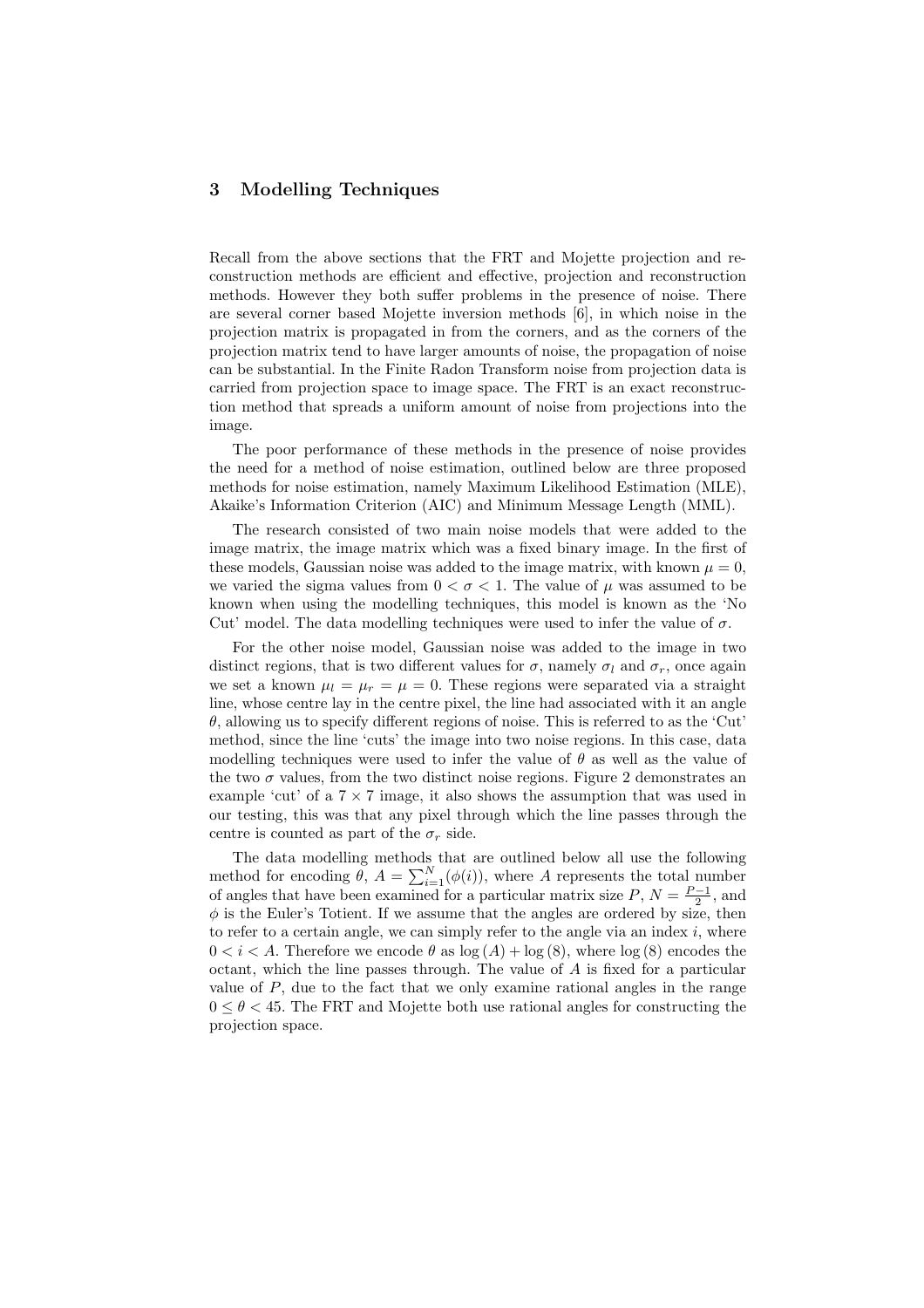

Fig. 2. An example cut,  $\theta = 45^{\circ}$ ,  $\sigma_l$  applies to unshaded pixels,  $\sigma_r$  applies to shaded pixels,  $\mu$  is set to 0 and is known.

#### 3.1 Maximum Likelihood Estimation (MLE)

Maximum Likelihood is based on the concept of conditional probability. The 'Likelihood' of parameter d given an event E is  $P(d|E)$ , in this case we use the observed data to estimate the parameters.

A drawback of Maximum Likelihood is that it will always prefer a more complex model, thus in our tests it always chooses the model with the 'cut', as per (2), over the model with no 'cut', as per (1),

$$
L(x|\mu,\sigma) = \frac{1}{2} \times P^2 \times \log(2\pi) + P^2 \times \log(\sigma) + \frac{1}{2\sigma^2} \times \sum_{i=0}^{P^2-1} (x_i - \mu)^2 \tag{1}
$$

where  $P$  is the size of the image matrix, and  $x_i$  is a pixel in the matrix and

$$
L(x|\mu, \sigma_l, \sigma_r) = n_l \times \log(\sqrt{2\pi}\sigma_l) + \frac{1}{2\sigma_l^2} \sum_{i=0}^{n_l - 1} (x_i - \mu)^2 + n_r \times \log(\sqrt{2\pi}\sigma_r) + \frac{1}{2\sigma_r^2} \sum_{i=n_l}^{p^2 - 1} (x_i - \mu)^2 + \log(A) + \log(8)
$$
\n(2)

where  $n_l$  and  $n_r$  refer to the number of pixels to the left and right of the line which separates the two noise regions,  $n_l + n_r = P^2$  and  $n_l \leq n_r$ .

In (1) there is assumed to be one Normal noise distribution to which all pixels belong, and as the image matrix is square, and of size  $P \times P$ , there are  $P^2$  pixels. For (2), the noise is assumed to come from two separate noise distributions that are partitioned by the 'cut'.

#### 3.2 Akaike's Information Criterion (AIC)

Maximum Likelihood Estimation can be improved by using the 'Akaike Information Criterion' (AIC), this was proposed by Akaike in 1970, and is a method of performing penalised maximum likelihood. The addition of this penalty factor means that, although there may be a model with a higher [negative] log likelihood, this may not be chosen if its model is sufficiently complex [7].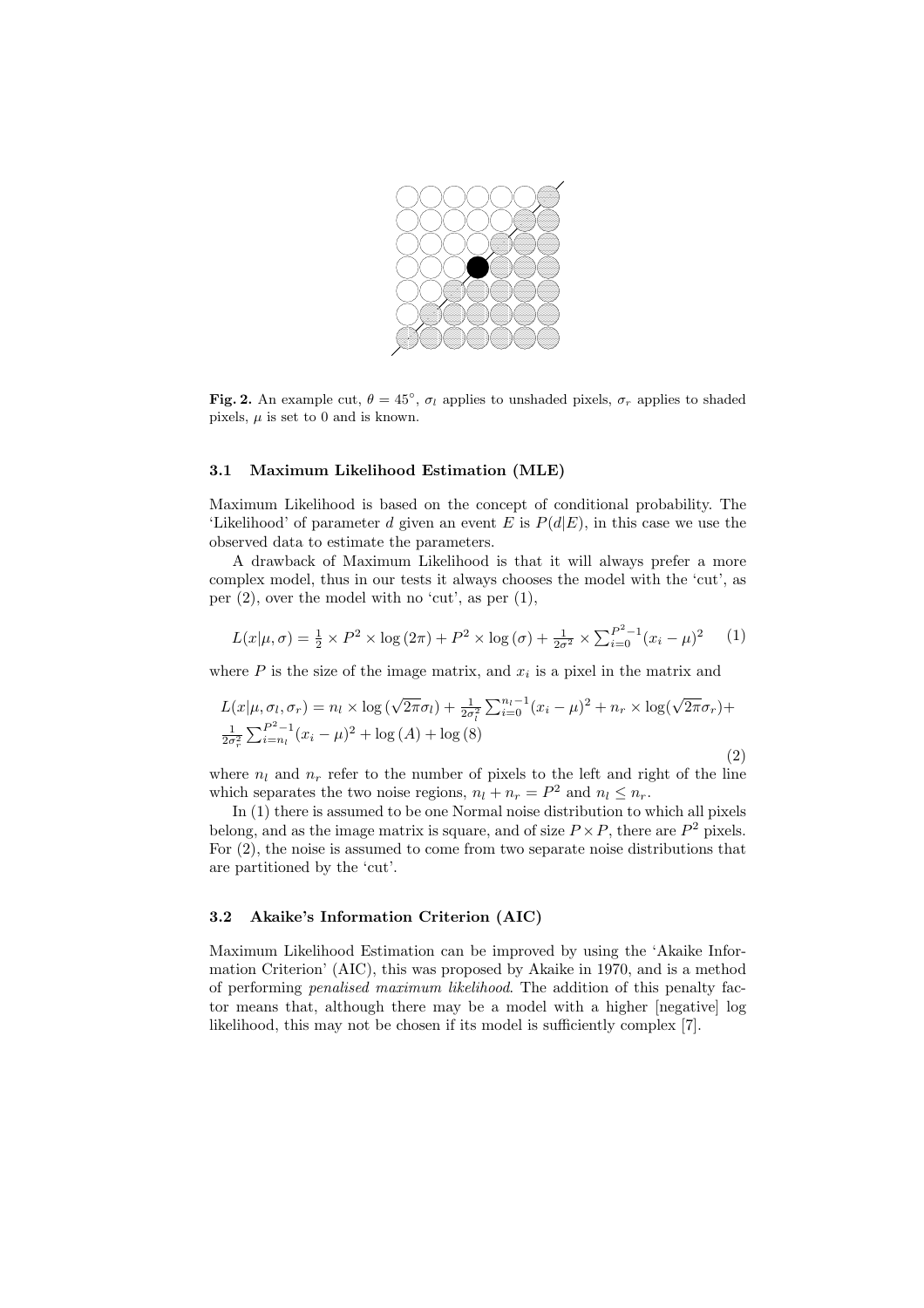Akaike's Information Criterion attempts to minimize the quantity

$$
AIC = 2 \times L + 2K \tag{3}
$$

where L refers to the [negative] log-likelihood, such as either  $(1)$  or  $(2)$  above, and K refers to the number of free parameters.

#### 3.3 Minimum Message Length (MML) Models

MML is a technique for modelling data, originally proposed by Wallace and Boulton [8], and based on Occam's Razor, 'the simplest explanation is the best'. This means that with MML if there are two messages that model the data equally well, the one with the shortest length will be chosen. If we consider our data as a string S, then a message (I) is defined as being two parts,  $I = H : A$ , where ':' is concatenation, H is a hypothesis about the source of the data string S, and A is an encoding of the data using a code the would be optimally efficient if the hypothesis H, were true [9].

For further discussion of the MML coding technique see [8–10], for a detailed comparison between AIC and MML, see [11]. The approximation to the message length that was explored in this research, is the Quadratic Approximation to Message Length method, for a full discussion of this method see [12, 10].

The general form of this approximation is

$$
MessageLength \approx -\log(\theta) + L + \frac{1}{2}\log F + \frac{D}{2}(1 - \log(12))
$$
 (4)

where  $\theta$  is the prior, L is the [negative] log-likelihood, F is the determinant of the expected Fisher Information Matrix and D is the dimensionality.

Minimum Description Length (MDL) is a method that is very similar to MML, for more information on MDL see [13]. For a discussion of the relationship between MML and MDL see [14, sec. 11.4] and [10, sec. 10.2].

There were two possible models for MML to use.

These message length for the 'no cut' model (with  $D = 1$ ) is given by

$$
MessageLength_{noCut} = \log (2R\sigma) + \frac{1}{2} \times P^2 \times \log (2\pi) + P^2 \times \log (\sigma) +
$$
  

$$
\frac{1}{2\sigma^2} \times \sum_{i=0}^{P^2 - 1} (x_i - \mu)^2 \times \frac{1}{2} \log \left( \frac{3}{\sigma^2} \times \frac{P^2}{\sigma^2} \right) + \frac{D}{2} (1 - \log (12))
$$
 (5)

where P refers to the size of the image matrix, and  $R = 6$ . In this message length the prior is  $\frac{1}{2R\sigma}$  (for  $e^{-R} \le \sigma \le e^{R}$ ), *L* is given by (1) and the expected Fisher Information is  $\left(\frac{3}{\sigma^2} \times \frac{P^2}{\sigma^2}\right)$ .  $\overline{\sigma^2}$ ` \_ .

The message length for the 'cut' model (with  $D = 2$ ) is given by

$$
MessageLength_{cut} = \log (2R\sigma_l) + \log (2R\sigma_r) + \log (A) + \log (8) + n_l \times
$$
  
\n
$$
\log (\sqrt{2\pi}\sigma_l) + \frac{1}{2\sigma_l^2} \sum_{i=0}^{n_l - 1} (x_i - \mu)^2 + n_r \times \log(\sqrt{2\pi}\sigma_r) + \frac{1}{2\sigma_r^2} \sum_{n_l}^{P^2 - 1} (x_i - \mu)^2 +
$$
  
\n
$$
\frac{1}{2} \times \log \left( \frac{3}{\sigma_l^2} \times \frac{3}{\sigma_r^2} \times \left( \frac{n_l}{\sigma_l^2} + \frac{n_r}{\sigma_r^2} \right) \right) + \frac{D}{2} (1 - \log (12))
$$
\n(6)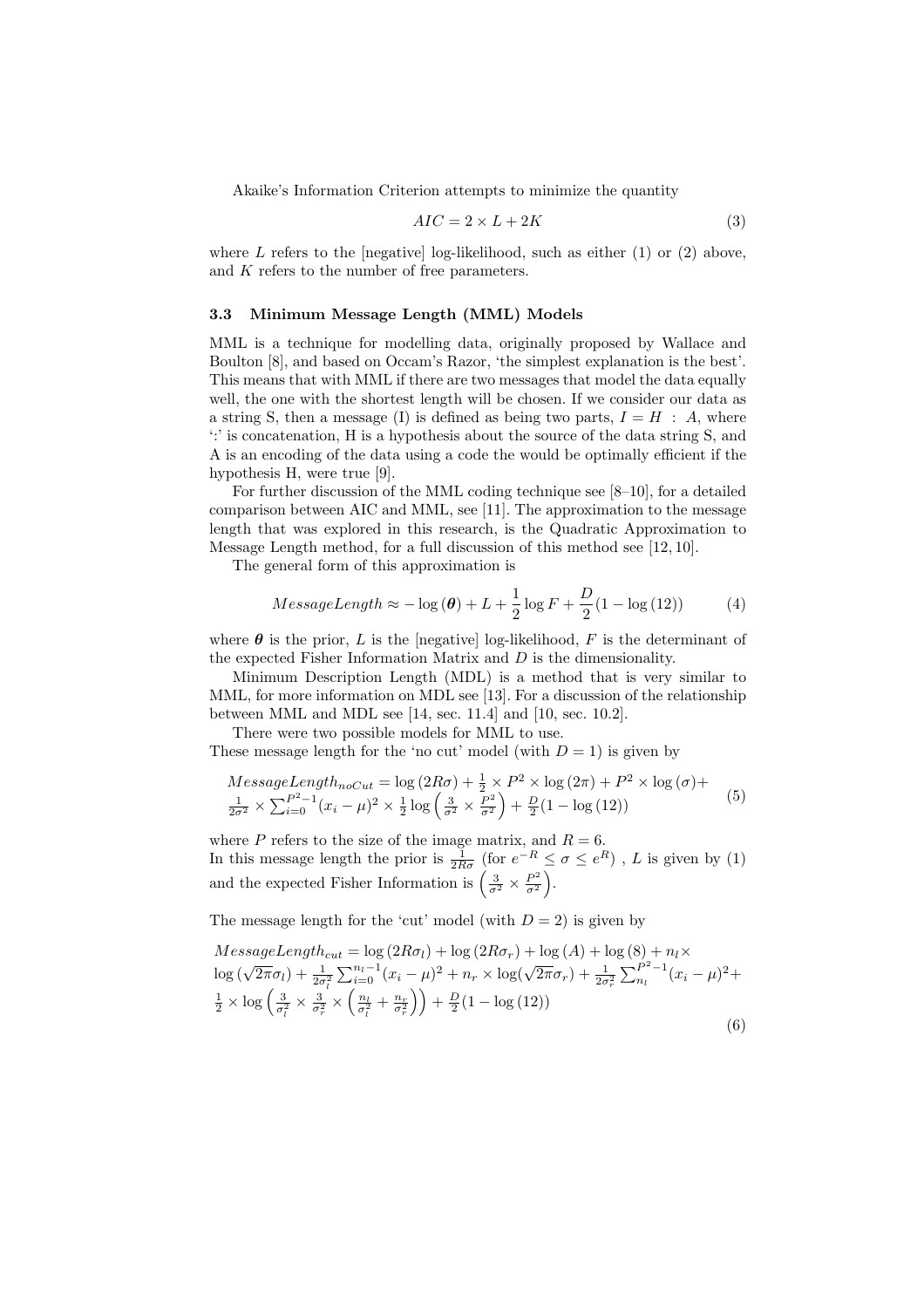where  $n_l$  and  $n_r$  refer to the number of pixels to the left and right of the line which separates the two noise regions,  $n_l + n_r = P^2$  and  $n_l \leq n_r$ , P refers to the size of the matrix, and  $R = 6$ .

In this Message Length the prior is given by  $\frac{1}{2R\sigma_l} \times \frac{1}{2R\sigma_r}$  (for  $e^{-R} \leq \sigma_l \leq e^R$ and  $e^{-R} \leq \sigma_r \leq e^{R}$ ), *L* is given by (2) and the expected Fisher Information is given by  $\left(\frac{3}{\sigma_i^2} \times \frac{3}{\sigma_r^2} \times \left(\frac{n_l}{\sigma_l^2} + \frac{n_r}{\sigma_r^2}\right)\right)$ . L is give<br>  $\left(\frac{n_l}{\sigma_l^2} + \frac{n_r}{\sigma_r^2}\right)$ en<br>、、 .

### 4 Results

Testing involved varying values of  $\sigma$  for the 'No Cut' model, where  $0 < \sigma < 1$ , and varying  $\sigma_l$ ,  $\sigma_r$  and  $\theta$ , for the 'Cut' model, where  $0 < \sigma_l < 1$ ,  $0 < \sigma_r < 1$ , and  $0 \le \theta < 45$ . Tables 1 and 2 show sample results from our testing. All tests were run on an AMD Athlon X2 4400, with 2Gb RAM, with run-times in the order of 35 seconds for  $P = 101$ .

The Kullback-Leibler (KL) Distance [10, Ch. 4] [11, sec. 6.1.4] for two different Normal distributions, from  $N(\mu_1, \sigma_1^2)$  to  $N(\mu_2, \sigma_2^2)$  is given by (7).

$$
KL = \log \frac{\sigma_2}{\sigma_1} + \frac{\sigma_1^2 - \sigma_2^2 + (\mu_1 - \mu_2)^2}{2\sigma_2^2} \tag{7}
$$

**Table 1.** Results of an average over 100 runs per entry, with varied matrix  $(P)$  sizes, with one region of noise having value of  $\sigma = 0.9$  and known  $\mu = 0$ , the true model in this case has no 'cut'. In Tables 1 and 2 bold entries denote minimum at each P.

| Method     | P              | Mean KL       | $\sigma_{KL}$ |
|------------|----------------|---------------|---------------|
|            |                | $\times~10^3$ | $\times~10^4$ |
| <b>MLE</b> | $\overline{7}$ | 3.3775        | 9.0906        |
| AІC        | 7              | 3.1871        | 8.0018        |
| MML        | 7              | 2.8444        | 2.8233        |
| <b>MLE</b> | 13             | 3.0014        | 4.5181        |
| AIC        | 13             | 3.4823        | 4.7807        |
| MML        | 13             | 2.7876        | 1.3227        |
| MLE        | 23             | 2.9298        | 3.0811        |
| AIC        | 23             | 2.9376        | 3.5868        |
| MML        | 23             | 2.7816        | 0.8471        |
| MLE        | 29             | 2.9090        | 2.6427        |
| AIC        | 29             | 2.8756        | 2.4625        |
| MML        | 29             | 2.7771        | 0.5874        |
| MLE        | 31             | 2.8610        | 2.5891        |
| AIC        | 31             | 2.8588        | 2.5151        |
| MML        | 31             | 2.7746        | 0.6432        |
| MLE        | 101            | 2.8050        | 0.9532        |
| AIC        | 101            | 2.7964        | 1.3412        |
| MML        | 101            | 2.7767        | 0.1920        |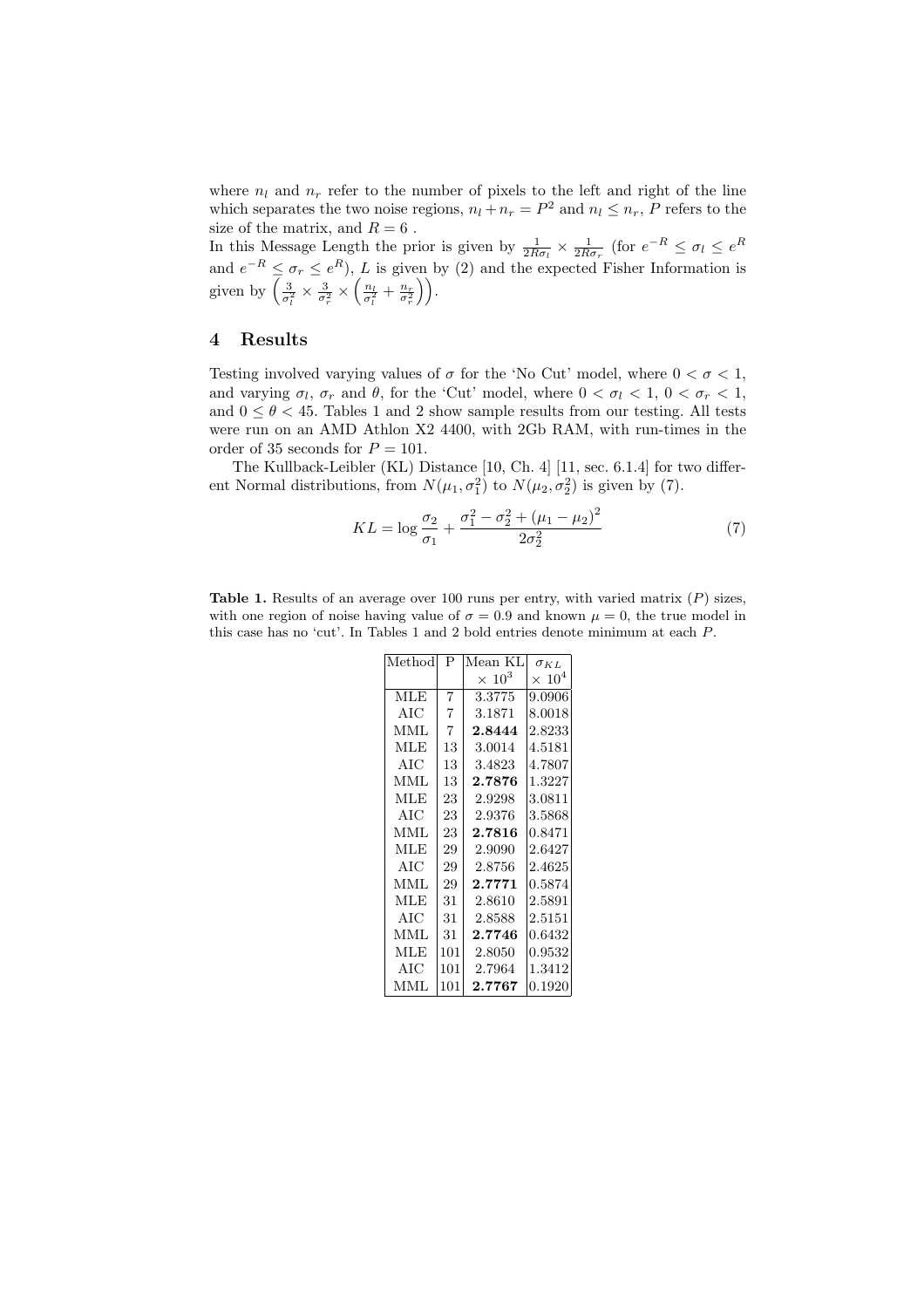**Table 2.** Results of an average over 100 runs per entry, with varied matrix  $(P)$  sizes, with two distinct regions of noise having values of  $\sigma_l = 0.7$ ,  $\sigma_r = 0.4$ ,  $\theta = \alpha \tan(0.5)$  and known  $\mu = 0$ .  $\sigma_{KL}$  refers to the standard deviation of the distribution of KL-Distances, averaged over 100 runs per entry, the true model in this case has a 'cut'.

| Method     | P              | Mean KL       | $\sigma_{KL}$ |
|------------|----------------|---------------|---------------|
|            |                | $\times~10^3$ | $\times~10^4$ |
| <b>MLE</b> | $\overline{7}$ | 3.6339        | 4.9118        |
| AIC        | 7              | 3.6287        | 4.2386        |
| MML        | $\overline{7}$ | 22.9901       | 4.4659        |
| <b>MLE</b> | 13             | 3.4470        | 2.2414        |
| AIC        | 13             | 3.5218        | 1.9877        |
| MML        | 13             | 3.4436        | 2.1782        |
| MLE        | 23             | 3.3648        | 1.2160        |
| AIC        | 23             | 3.3754        | 1.0974        |
| MML        | 23             | 3.3769        | 0.8456        |
| <b>MLE</b> | 29             | 3.3706        | 0.9451        |
| AIC        | 29             | 3.3777        | 0.9969        |
| MML        | 29             | 3.3769        | 0.8456        |
| MLE        | 31             | 3.3658        | 0.9798        |
| AIC        | 31             | 3.3770        | 0.8570        |
| MML        | 31             | 3.3584        | 0.8657        |
| MLE        | 101            | 3.3549        | 0.2566        |
| AIC        | 101            | 3.3572        | 0.2738        |
| MML        | 101            | 3.3525        | 0.6010        |

The results in Table 1 refer to experiments in which Gaussian noise was added to a predefined image, in this case the noise was assumed to be Gaussian noise spread across one region. Unlike the previous experiments, there is no 'cut' and no  $\theta$  and there is only one  $\sigma$  value. These results highlight the predisposition of MLE and AIC to prefer the more complicated model. Given the chance of a model that has two distinct regions of noise associated with it (therefore two separate σ values and a θ value) and a model with only one region of noise (so only a single  $\sigma$ ), the results show that AIC and MLE will choose the more complicated model more often than MML. The benefits of this choice are highlighted in the KL Distance values for the various data modelling techniques.

It should be noted that it is not inherently clear for AIC whether the number of free parameters refers to both discrete and continuous free parameters, or just continuous free parameters, testing was done on both, and the results of Tables 1 and 2 present the results when only continuous free parameters were considered, however the difference in KL values for the two separate cases were minimal.

The results in Table 2 refer to experiments in which Gaussian noise was added to a predefined image, however in this case there was assumed to be two regions of noise that may or may not have the same  $\sigma$  value. The noise was assumed to be from two separate normal distributions, with a known  $\mu$  value common to the two normal distributions, and a separate unknown  $\sigma$  value for each of the distributions. The regions were partitioned by a line, that went through the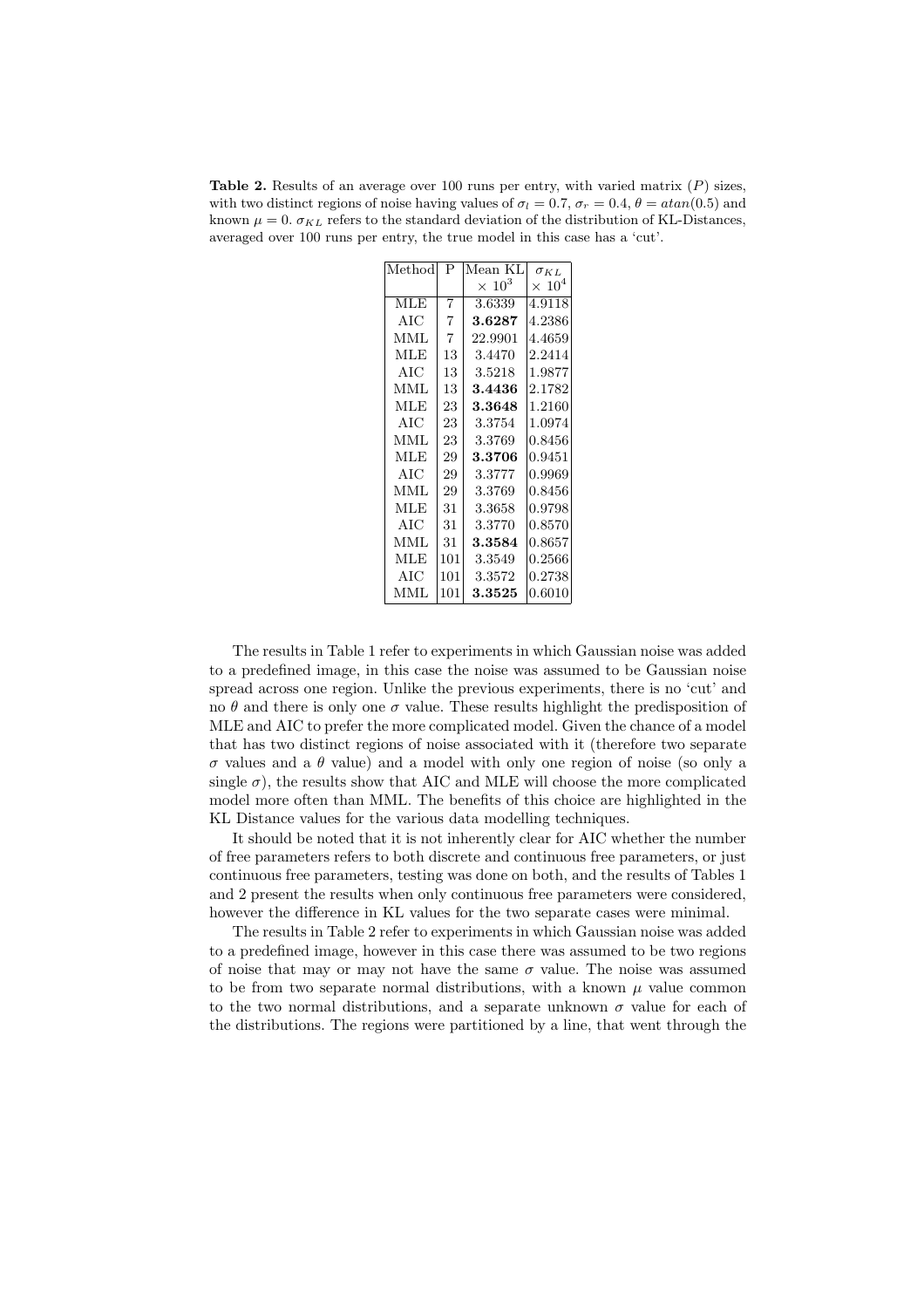center pixel of the image, and has associated with it an angle  $\theta$ , hence the noise model has a 'cut'.

The noise in both the 'cut' and 'no cut' cases was added directly to the image itself and not to the projections. This was done as a prelude to the addition of noise to projection data. This circumvents the need to 'untangle' the projections before performing the noise estimation methods, but work will be done on this at a later stage.

Unlike MLE, both AIC and MML can be used as a means of model selection, that is, these noise estimation methods can be used to choose between two different noise models. In our tests, these methods were used to estimate the values of the  $\sigma$  or the two  $\sigma$  values and the  $\theta$  value. MLE will always choose the model with two  $\sigma$  values and the  $\theta$  value, as this will maximise the likelihood. AIC and MML will attempt to choose between this model and the model with only one  $\sigma$  value.

# 5 Conclusion

This research is a preliminary study into how noise propagates through projections from projection space to image space. The use of data modelling techniques should allow for the use of our understanding of noise propagation, to help us model noisy projection data. Minimum Message Length (MML) is well suited to this, since it works well when there are small amounts of data from which we are attempting to infer parameters.

At this point however the study has been limited to the study of noise estimation in image space, with Maximum Likelihood Estimation (MLE), Akaike's Information Criterion (AIC) and Minimum Message Length (MML) as methods for data modelling.

The Finite Radon Transform is used in this context since it provides a means of projecting and reconstructing image data exactly, as it does not use any approximations or interpolation, so it is clear how the noise is propagating. MLE, AIC and MML are being used in this context as it for the data modelling methods. For these initial tests they all have a similar performance, however these tests are concerned with data that is much simpler than would be found in real world CT data.

It is our hope that through continued study of this we will be able to construct a noise tolerant method of projection and reconstruction of Tomographic data, that will allow for CT scans to have the same anatomical detail with a reduction in the amount of radiation that the patient receives.

The MML work would be enhanced by more properly modelling the spatial correlation within images [15, 16].

# References

1. Rabin, R.C.: With Rise in Radiation Exposure, Experts Urge Caution on Tests. The New York Times (19 June 2007)